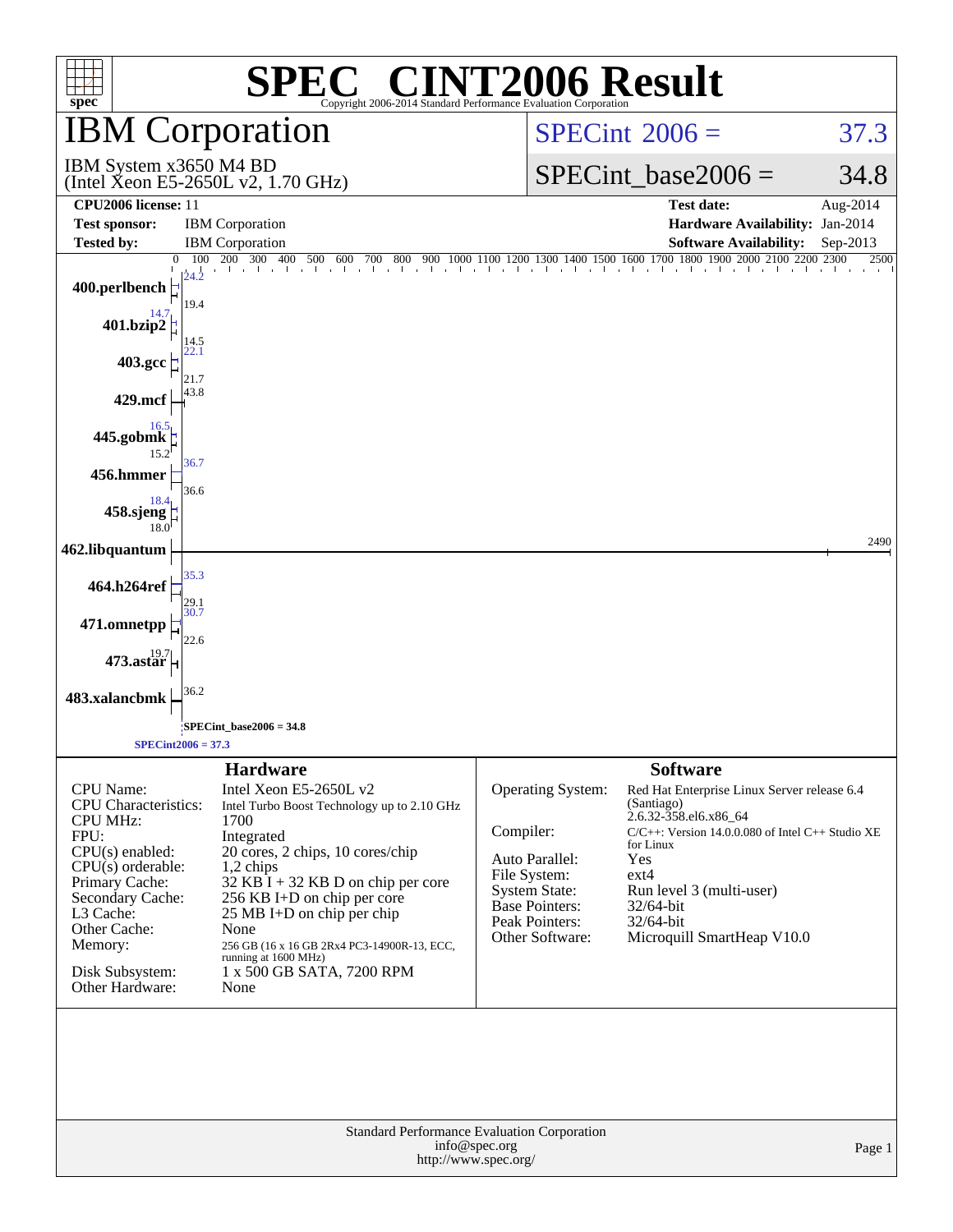

## IBM Corporation

### $SPECint2006 = 37.3$  $SPECint2006 = 37.3$

IBM System x3650 M4 BD

(Intel Xeon E5-2650L v2, 1.70 GHz)

SPECint base2006 =  $34.8$ 

**[CPU2006 license:](http://www.spec.org/auto/cpu2006/Docs/result-fields.html#CPU2006license)** 11 **[Test date:](http://www.spec.org/auto/cpu2006/Docs/result-fields.html#Testdate)** Aug-2014 **[Test sponsor:](http://www.spec.org/auto/cpu2006/Docs/result-fields.html#Testsponsor)** IBM Corporation **[Hardware Availability:](http://www.spec.org/auto/cpu2006/Docs/result-fields.html#HardwareAvailability)** Jan-2014 **[Tested by:](http://www.spec.org/auto/cpu2006/Docs/result-fields.html#Testedby)** IBM Corporation **[Software Availability:](http://www.spec.org/auto/cpu2006/Docs/result-fields.html#SoftwareAvailability)** Sep-2013

#### **[Results Table](http://www.spec.org/auto/cpu2006/Docs/result-fields.html#ResultsTable)**

|                                                                                                                                                | <b>Base</b>    |                 |                |       |                |        | <b>Peak</b>               |              |                |              |                |              |
|------------------------------------------------------------------------------------------------------------------------------------------------|----------------|-----------------|----------------|-------|----------------|--------|---------------------------|--------------|----------------|--------------|----------------|--------------|
| <b>Benchmark</b>                                                                                                                               | <b>Seconds</b> | <b>Ratio</b>    | <b>Seconds</b> | Ratio | <b>Seconds</b> | Ratio  | <b>Seconds</b>            | <b>Ratio</b> | <b>Seconds</b> | <b>Ratio</b> | <b>Seconds</b> | <b>Ratio</b> |
| 400.perlbench                                                                                                                                  | 504            | 19.4            | 503            | 19.4  | 503            | 19.4   | 402                       | 24.3         | 404            | 24.2         | 404            | 24.2         |
| 401.bzip2                                                                                                                                      | 665            | 14.5            | 665            | 14.5  | 666            | 14.5   | 658                       | 14.7         | 658            | 14.7         | 659            | 14.6         |
| $403.\mathrm{gcc}$                                                                                                                             | 371            | 21.7            | 371            | 21.7  | 370            | 21.7   | 364                       | 22.1         | 364            | 22.1         | 364            | 22.1         |
| $429$ .mcf                                                                                                                                     | 208            | 43.8            | 207            | 44.1  | 208            | 43.8   | 208                       | 43.8         | 207            | 44.1         | 208            | 43.8         |
|                                                                                                                                                | 691            | 15.2            | 691            | 15.2  | 693            | 15.1   | 635                       | 16.5         | 635            | 16.5         | 635            | 16.5         |
|                                                                                                                                                | 255            | 36.6            | 255            | 36.6  | 257            | 36.4   | 257                       | 36.3         | 254            | 36.7         | 255            | 36.7         |
|                                                                                                                                                | 671            | 18.0            | 672            | 18.0  | 671            | 18.0   | 659                       | 18.4         | 659            | 18.4         | 659            | 18.4         |
|                                                                                                                                                | 9.12           | 2270            | 8.32           | 2490  | 8.32           | 2490   | 9.12                      | 2270         | 8.32           | 2490         | 8.32           | 2490         |
|                                                                                                                                                | 759            | 29.2            | 761            | 29.1  | 760            | 29.1   | 627                       | 35.3         | 626            | 35.3         | 626            | 35.4         |
|                                                                                                                                                | 283            | 22.1            | 275            | 22.7  | 277            | 22.6   | 204                       | 30.7         | 204            | 30.6         | 203            | 30.8         |
|                                                                                                                                                | 360            | 19.5            | 356            | 19.7  | 357            | 19.7   | 360                       | 19.5         | 356            | 19.7         | 357            | 19.7         |
|                                                                                                                                                | 191            | 36.2            | 191            | 36.2  | 191            | 36.1   | 191                       | 36.2         | 191            | <u>36.2</u>  | 191            | 36.1         |
| $445$ .gobmk<br>$456.$ hmmer<br>$458$ .sjeng<br>462.libquantum<br>464.h264ref<br>471.omnetpp<br>$473$ . astar<br>483.xalancbmk<br><sub>n</sub> | 1.1            | $\cdot$ $\cdot$ |                | 1.1.1 |                | $n$ 11 | $1 \quad 1 \quad 1 \quad$ | $\mathbf{1}$ |                |              |                |              |

Results appear in the [order in which they were run.](http://www.spec.org/auto/cpu2006/Docs/result-fields.html#RunOrder) Bold underlined text [indicates a median measurement.](http://www.spec.org/auto/cpu2006/Docs/result-fields.html#Median)

#### **[Operating System Notes](http://www.spec.org/auto/cpu2006/Docs/result-fields.html#OperatingSystemNotes)**

 Stack size set to unlimited using "ulimit -s unlimited" Zone reclaim mode enabled with: echo 1 > /proc/sys/vm/zone\_reclaim\_mode Intel Idle Driver disabled with the following Linux kernel parameter in /etc/grub.conf: intel\_idle.max\_cstate=0

#### **[Platform Notes](http://www.spec.org/auto/cpu2006/Docs/result-fields.html#PlatformNotes)**

 BIOS setting: Operating Mode set to Maximum Performance Hyper-Threading set to Disable Sysinfo program /home/SPECcpu-20140116-ic14.0/config/sysinfo.rev6818 \$Rev: 6818 \$ \$Date:: 2012-07-17 #\$ e86d102572650a6e4d596a3cee98f191 running on x3650M4BD Sat Aug 23 08:23:24 2014

 This section contains SUT (System Under Test) info as seen by some common utilities. To remove or add to this section, see: <http://www.spec.org/cpu2006/Docs/config.html#sysinfo>

 From /proc/cpuinfo model name : Intel(R) Xeon(R) CPU E5-2650L v2 @ 1.70GHz 2 "physical id"s (chips) 20 "processors" cores, siblings (Caution: counting these is hw and system dependent. The following excerpts from /proc/cpuinfo might not be reliable. Use with caution.) cpu cores : 10

Continued on next page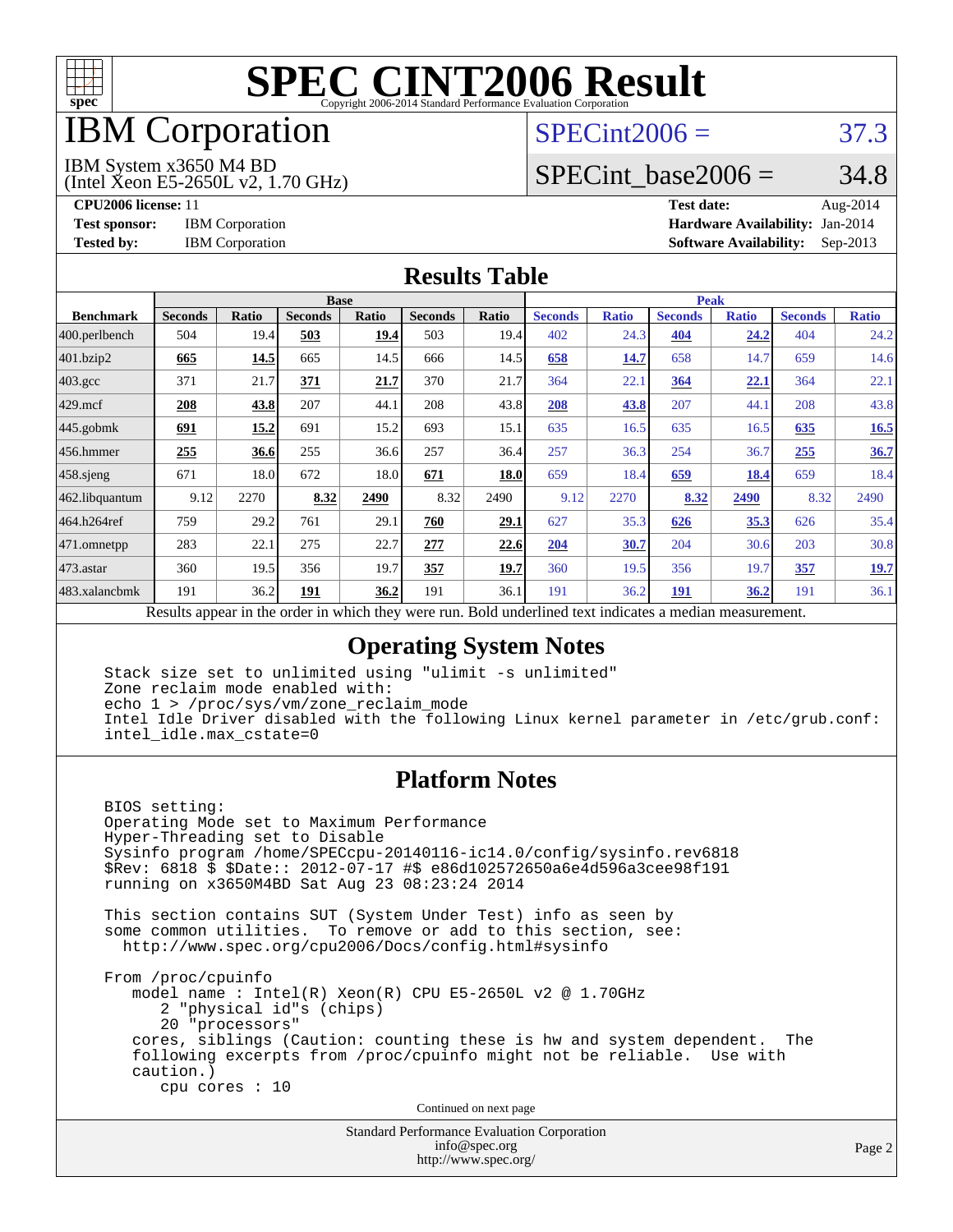

IBM Corporation

 $SPECint2006 = 37.3$  $SPECint2006 = 37.3$ 

(Intel Xeon E5-2650L v2, 1.70 GHz) IBM System x3650 M4 BD

SPECint base2006 =  $34.8$ 

**[Test sponsor:](http://www.spec.org/auto/cpu2006/Docs/result-fields.html#Testsponsor)** IBM Corporation **[Hardware Availability:](http://www.spec.org/auto/cpu2006/Docs/result-fields.html#HardwareAvailability)** Jan-2014

**[CPU2006 license:](http://www.spec.org/auto/cpu2006/Docs/result-fields.html#CPU2006license)** 11 **[Test date:](http://www.spec.org/auto/cpu2006/Docs/result-fields.html#Testdate)** Aug-2014 **[Tested by:](http://www.spec.org/auto/cpu2006/Docs/result-fields.html#Testedby)** IBM Corporation **[Software Availability:](http://www.spec.org/auto/cpu2006/Docs/result-fields.html#SoftwareAvailability)** Sep-2013

#### **[Platform Notes \(Continued\)](http://www.spec.org/auto/cpu2006/Docs/result-fields.html#PlatformNotes)**

 siblings : 10 physical 0: cores 0 1 2 3 4 8 9 10 11 12 physical 1: cores 0 1 2 3 4 8 9 10 11 12 cache size : 25600 KB From /proc/meminfo MemTotal: 264613728 kB HugePages\_Total: 0<br>Hugepagesize: 2048 kB Hugepagesize: /usr/bin/lsb\_release -d Red Hat Enterprise Linux Server release 6.4 (Santiago) From /etc/\*release\* /etc/\*version\* redhat-release: Red Hat Enterprise Linux Server release 6.4 (Santiago) system-release: Red Hat Enterprise Linux Server release 6.4 (Santiago) system-release-cpe: cpe:/o:redhat:enterprise\_linux:6server:ga:server uname -a: Linux x3650M4BD 2.6.32-358.el6.x86\_64 #1 SMP Tue Jan 29 11:47:41 EST 2013 x86\_64 x86\_64 x86\_64 GNU/Linux run-level 3 Aug 22 15:36 SPEC is set to: /home/SPECcpu-20140116-ic14.0 Size Used Avail Use% Mounted on /dev/mapper/vg\_x3650m4bd-lv\_home ext4 404G 67G 317G 18% /home Additional information from dmidecode: BIOS IBM -[YOE103BUS-1.10]- 02/14/2014 Memory: 16x Samsung M393B2G70QH0-CMA 16 GB 1600 MHz 2 rank (End of data from sysinfo program)

#### **[General Notes](http://www.spec.org/auto/cpu2006/Docs/result-fields.html#GeneralNotes)**

Environment variables set by runspec before the start of the run: KMP AFFINITY = "granularity=fine, scatter" LD\_LIBRARY\_PATH = "/home/SPECcpu-20140116-ic14.0/libs/32:/home/SPECcpu-20140116-ic14.0/libs/64:/home/SPECcpu-20140116-ic14.0/sh" OMP\_NUM\_THREADS = "20"

 Binaries compiled on a system with 1x Core i7-860 CPU + 8GB memory using RedHat EL 6.4 Transparent Huge Pages enabled with: echo always > /sys/kernel/mm/redhat\_transparent\_hugepage/enabled runspec command invoked through numactl i.e.: numactl --interleave=all runspec <etc>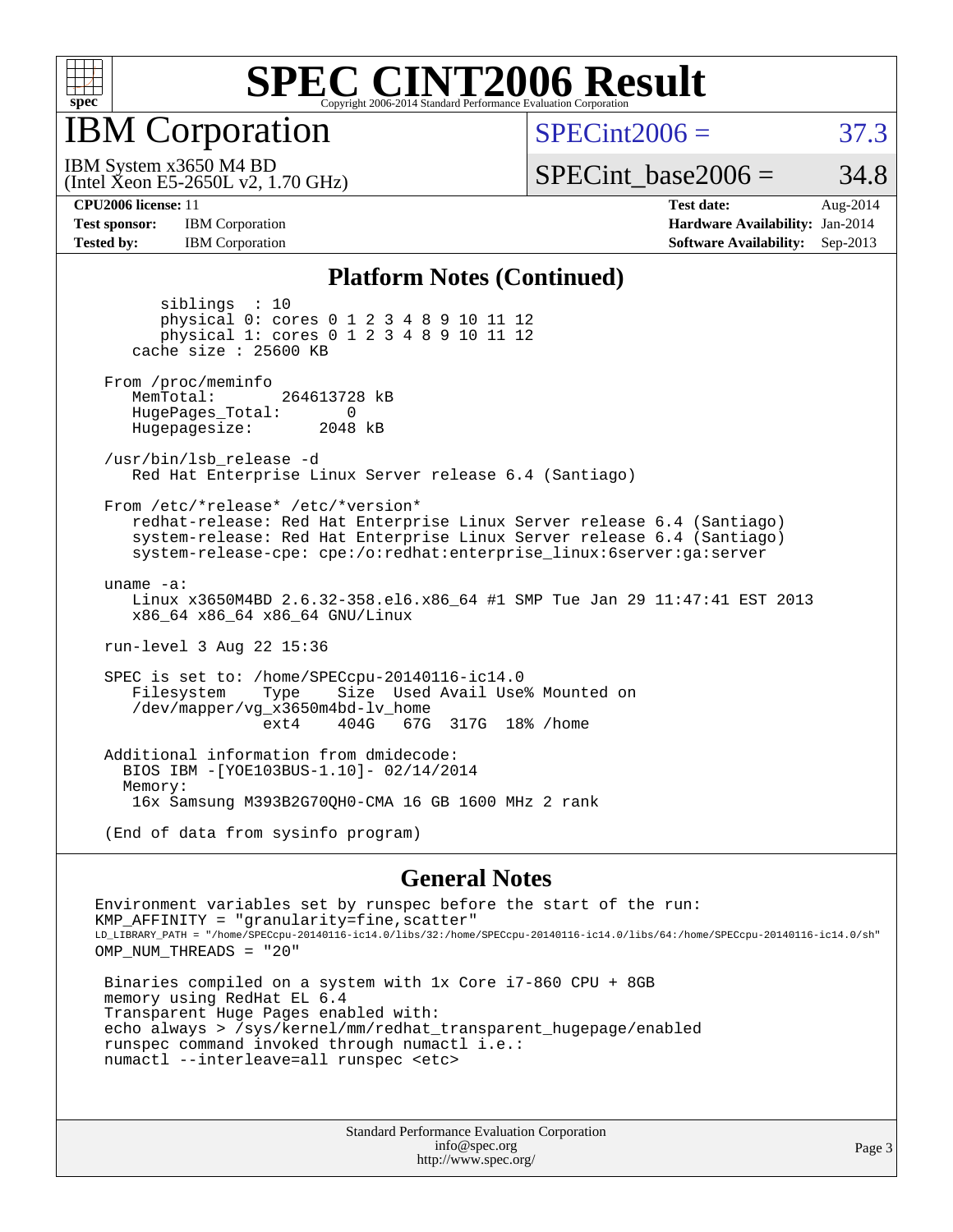

### IBM Corporation

 $SPECint2006 = 37.3$  $SPECint2006 = 37.3$ 

(Intel Xeon E5-2650L v2, 1.70 GHz) IBM System x3650 M4 BD

SPECint base2006 =  $34.8$ 

**[CPU2006 license:](http://www.spec.org/auto/cpu2006/Docs/result-fields.html#CPU2006license)** 11 **[Test date:](http://www.spec.org/auto/cpu2006/Docs/result-fields.html#Testdate)** Aug-2014 **[Test sponsor:](http://www.spec.org/auto/cpu2006/Docs/result-fields.html#Testsponsor)** IBM Corporation **[Hardware Availability:](http://www.spec.org/auto/cpu2006/Docs/result-fields.html#HardwareAvailability)** Jan-2014 **[Tested by:](http://www.spec.org/auto/cpu2006/Docs/result-fields.html#Testedby)** IBM Corporation **[Software Availability:](http://www.spec.org/auto/cpu2006/Docs/result-fields.html#SoftwareAvailability)** Sep-2013

### **[Base Compiler Invocation](http://www.spec.org/auto/cpu2006/Docs/result-fields.html#BaseCompilerInvocation)**

[C benchmarks](http://www.spec.org/auto/cpu2006/Docs/result-fields.html#Cbenchmarks):  $\text{icc}$   $-\text{m64}$ 

[C++ benchmarks:](http://www.spec.org/auto/cpu2006/Docs/result-fields.html#CXXbenchmarks) [icpc -m64](http://www.spec.org/cpu2006/results/res2014q3/cpu2006-20140827-31073.flags.html#user_CXXbase_intel_icpc_64bit_fc66a5337ce925472a5c54ad6a0de310)

#### **[Base Portability Flags](http://www.spec.org/auto/cpu2006/Docs/result-fields.html#BasePortabilityFlags)**

 400.perlbench: [-DSPEC\\_CPU\\_LP64](http://www.spec.org/cpu2006/results/res2014q3/cpu2006-20140827-31073.flags.html#b400.perlbench_basePORTABILITY_DSPEC_CPU_LP64) [-DSPEC\\_CPU\\_LINUX\\_X64](http://www.spec.org/cpu2006/results/res2014q3/cpu2006-20140827-31073.flags.html#b400.perlbench_baseCPORTABILITY_DSPEC_CPU_LINUX_X64) 401.bzip2: [-DSPEC\\_CPU\\_LP64](http://www.spec.org/cpu2006/results/res2014q3/cpu2006-20140827-31073.flags.html#suite_basePORTABILITY401_bzip2_DSPEC_CPU_LP64) 403.gcc: [-DSPEC\\_CPU\\_LP64](http://www.spec.org/cpu2006/results/res2014q3/cpu2006-20140827-31073.flags.html#suite_basePORTABILITY403_gcc_DSPEC_CPU_LP64) 429.mcf: [-DSPEC\\_CPU\\_LP64](http://www.spec.org/cpu2006/results/res2014q3/cpu2006-20140827-31073.flags.html#suite_basePORTABILITY429_mcf_DSPEC_CPU_LP64) 445.gobmk: [-DSPEC\\_CPU\\_LP64](http://www.spec.org/cpu2006/results/res2014q3/cpu2006-20140827-31073.flags.html#suite_basePORTABILITY445_gobmk_DSPEC_CPU_LP64) 456.hmmer: [-DSPEC\\_CPU\\_LP64](http://www.spec.org/cpu2006/results/res2014q3/cpu2006-20140827-31073.flags.html#suite_basePORTABILITY456_hmmer_DSPEC_CPU_LP64) 458.sjeng: [-DSPEC\\_CPU\\_LP64](http://www.spec.org/cpu2006/results/res2014q3/cpu2006-20140827-31073.flags.html#suite_basePORTABILITY458_sjeng_DSPEC_CPU_LP64) 462.libquantum: [-DSPEC\\_CPU\\_LP64](http://www.spec.org/cpu2006/results/res2014q3/cpu2006-20140827-31073.flags.html#suite_basePORTABILITY462_libquantum_DSPEC_CPU_LP64) [-DSPEC\\_CPU\\_LINUX](http://www.spec.org/cpu2006/results/res2014q3/cpu2006-20140827-31073.flags.html#b462.libquantum_baseCPORTABILITY_DSPEC_CPU_LINUX) 464.h264ref: [-DSPEC\\_CPU\\_LP64](http://www.spec.org/cpu2006/results/res2014q3/cpu2006-20140827-31073.flags.html#suite_basePORTABILITY464_h264ref_DSPEC_CPU_LP64) 471.omnetpp: [-DSPEC\\_CPU\\_LP64](http://www.spec.org/cpu2006/results/res2014q3/cpu2006-20140827-31073.flags.html#suite_basePORTABILITY471_omnetpp_DSPEC_CPU_LP64) 473.astar: [-DSPEC\\_CPU\\_LP64](http://www.spec.org/cpu2006/results/res2014q3/cpu2006-20140827-31073.flags.html#suite_basePORTABILITY473_astar_DSPEC_CPU_LP64) 483.xalancbmk: [-DSPEC\\_CPU\\_LP64](http://www.spec.org/cpu2006/results/res2014q3/cpu2006-20140827-31073.flags.html#suite_basePORTABILITY483_xalancbmk_DSPEC_CPU_LP64) [-DSPEC\\_CPU\\_LINUX](http://www.spec.org/cpu2006/results/res2014q3/cpu2006-20140827-31073.flags.html#b483.xalancbmk_baseCXXPORTABILITY_DSPEC_CPU_LINUX)

#### **[Base Optimization Flags](http://www.spec.org/auto/cpu2006/Docs/result-fields.html#BaseOptimizationFlags)**

[C benchmarks](http://www.spec.org/auto/cpu2006/Docs/result-fields.html#Cbenchmarks):

[-xSSE4.2](http://www.spec.org/cpu2006/results/res2014q3/cpu2006-20140827-31073.flags.html#user_CCbase_f-xSSE42_f91528193cf0b216347adb8b939d4107) [-ipo](http://www.spec.org/cpu2006/results/res2014q3/cpu2006-20140827-31073.flags.html#user_CCbase_f-ipo) [-O3](http://www.spec.org/cpu2006/results/res2014q3/cpu2006-20140827-31073.flags.html#user_CCbase_f-O3) [-no-prec-div](http://www.spec.org/cpu2006/results/res2014q3/cpu2006-20140827-31073.flags.html#user_CCbase_f-no-prec-div) [-parallel](http://www.spec.org/cpu2006/results/res2014q3/cpu2006-20140827-31073.flags.html#user_CCbase_f-parallel) [-opt-prefetch](http://www.spec.org/cpu2006/results/res2014q3/cpu2006-20140827-31073.flags.html#user_CCbase_f-opt-prefetch) [-auto-p32](http://www.spec.org/cpu2006/results/res2014q3/cpu2006-20140827-31073.flags.html#user_CCbase_f-auto-p32)

[C++ benchmarks:](http://www.spec.org/auto/cpu2006/Docs/result-fields.html#CXXbenchmarks)

[-xSSE4.2](http://www.spec.org/cpu2006/results/res2014q3/cpu2006-20140827-31073.flags.html#user_CXXbase_f-xSSE42_f91528193cf0b216347adb8b939d4107) [-ipo](http://www.spec.org/cpu2006/results/res2014q3/cpu2006-20140827-31073.flags.html#user_CXXbase_f-ipo) [-O3](http://www.spec.org/cpu2006/results/res2014q3/cpu2006-20140827-31073.flags.html#user_CXXbase_f-O3) [-no-prec-div](http://www.spec.org/cpu2006/results/res2014q3/cpu2006-20140827-31073.flags.html#user_CXXbase_f-no-prec-div) [-opt-prefetch](http://www.spec.org/cpu2006/results/res2014q3/cpu2006-20140827-31073.flags.html#user_CXXbase_f-opt-prefetch) [-auto-p32](http://www.spec.org/cpu2006/results/res2014q3/cpu2006-20140827-31073.flags.html#user_CXXbase_f-auto-p32) [-Wl,-z,muldefs](http://www.spec.org/cpu2006/results/res2014q3/cpu2006-20140827-31073.flags.html#user_CXXbase_link_force_multiple1_74079c344b956b9658436fd1b6dd3a8a) [-L/sh -lsmartheap64](http://www.spec.org/cpu2006/results/res2014q3/cpu2006-20140827-31073.flags.html#user_CXXbase_SmartHeap64_ed4ef857ce90951921efb0d91eb88472)

#### **[Base Other Flags](http://www.spec.org/auto/cpu2006/Docs/result-fields.html#BaseOtherFlags)**

[C benchmarks](http://www.spec.org/auto/cpu2006/Docs/result-fields.html#Cbenchmarks):

403.gcc: [-Dalloca=\\_alloca](http://www.spec.org/cpu2006/results/res2014q3/cpu2006-20140827-31073.flags.html#b403.gcc_baseEXTRA_CFLAGS_Dalloca_be3056838c12de2578596ca5467af7f3)

### **[Peak Compiler Invocation](http://www.spec.org/auto/cpu2006/Docs/result-fields.html#PeakCompilerInvocation)**

[C benchmarks \(except as noted below\)](http://www.spec.org/auto/cpu2006/Docs/result-fields.html#Cbenchmarksexceptasnotedbelow):  $\text{icc}$  -m64

Continued on next page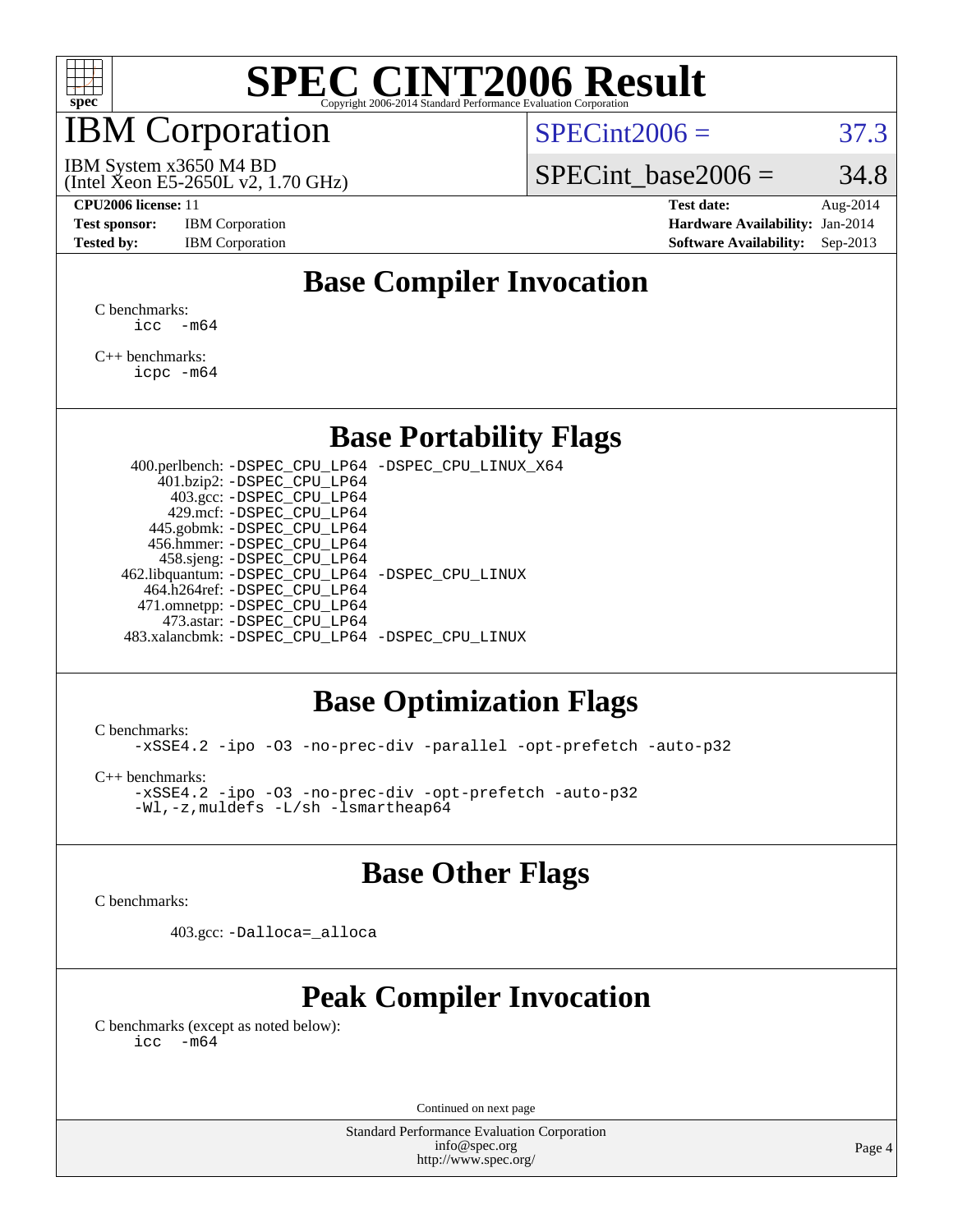

IBM Corporation

 $SPECint2006 = 37.3$  $SPECint2006 = 37.3$ 

(Intel Xeon E5-2650L v2, 1.70 GHz) IBM System x3650 M4 BD

SPECint base2006 =  $34.8$ 

**[CPU2006 license:](http://www.spec.org/auto/cpu2006/Docs/result-fields.html#CPU2006license)** 11 **[Test date:](http://www.spec.org/auto/cpu2006/Docs/result-fields.html#Testdate)** Aug-2014 **[Test sponsor:](http://www.spec.org/auto/cpu2006/Docs/result-fields.html#Testsponsor)** IBM Corporation **[Hardware Availability:](http://www.spec.org/auto/cpu2006/Docs/result-fields.html#HardwareAvailability)** Jan-2014 [Tested by:](http://www.spec.org/auto/cpu2006/Docs/result-fields.html#Testedby) IBM Corporation **[Software Availability:](http://www.spec.org/auto/cpu2006/Docs/result-fields.html#SoftwareAvailability)** Sep-2013

## **[Peak Compiler Invocation \(Continued\)](http://www.spec.org/auto/cpu2006/Docs/result-fields.html#PeakCompilerInvocation)**

400.perlbench: [icc -m32](http://www.spec.org/cpu2006/results/res2014q3/cpu2006-20140827-31073.flags.html#user_peakCCLD400_perlbench_intel_icc_a6a621f8d50482236b970c6ac5f55f93)

445.gobmk: [icc -m32](http://www.spec.org/cpu2006/results/res2014q3/cpu2006-20140827-31073.flags.html#user_peakCCLD445_gobmk_intel_icc_a6a621f8d50482236b970c6ac5f55f93)

464.h264ref: [icc -m32](http://www.spec.org/cpu2006/results/res2014q3/cpu2006-20140827-31073.flags.html#user_peakCCLD464_h264ref_intel_icc_a6a621f8d50482236b970c6ac5f55f93)

[C++ benchmarks \(except as noted below\):](http://www.spec.org/auto/cpu2006/Docs/result-fields.html#CXXbenchmarksexceptasnotedbelow) [icpc -m64](http://www.spec.org/cpu2006/results/res2014q3/cpu2006-20140827-31073.flags.html#user_CXXpeak_intel_icpc_64bit_fc66a5337ce925472a5c54ad6a0de310)

471.omnetpp: [icpc -m32](http://www.spec.org/cpu2006/results/res2014q3/cpu2006-20140827-31073.flags.html#user_peakCXXLD471_omnetpp_intel_icpc_4e5a5ef1a53fd332b3c49e69c3330699)

#### **[Peak Portability Flags](http://www.spec.org/auto/cpu2006/Docs/result-fields.html#PeakPortabilityFlags)**

```
 400.perlbench: -DSPEC_CPU_LINUX_IA32
    401.bzip2: -DSPEC_CPU_LP64
      403.gcc: -DSPEC_CPU_LP64
     429.mcf: -DSPEC_CPU_LP64
   456.hmmer: -DSPEC_CPU_LP64
    458.sjeng: -DSPEC_CPU_LP64
462.libquantum: -DSPEC_CPU_LP64 -DSPEC_CPU_LINUX
     473.astar: -DSPEC_CPU_LP64
483.xalancbmk: -DSPEC_CPU_LP64 -DSPEC_CPU_LINUX
```
## **[Peak Optimization Flags](http://www.spec.org/auto/cpu2006/Docs/result-fields.html#PeakOptimizationFlags)**

[C benchmarks](http://www.spec.org/auto/cpu2006/Docs/result-fields.html#Cbenchmarks):

```
 400.perlbench: -xSSE4.2(pass 2) -prof-gen(pass 1) -ipo(pass 2)
           -O3(pass 2) -no-prec-div(pass 2) -prof-use(pass 2)
          -opt-prefetch -ansi-alias
   401.bzip2: -xSSE4.2(pass 2) -prof-gen(pass 1) -ipo(pass 2)
           -O3(pass 2) -no-prec-div -prof-use(pass 2) -auto-ilp32
           -opt-prefetch -ansi-alias
    403.gcc: -xSSE4.2 -ipo -O3 -no-prec-div -inline-calloc
           -opt-malloc-options=3 -auto-ilp32
   429.mcf: basepeak = yes
  445.gobmk: -xSSE4.2(pass 2) -prof-gen(pass 1) -prof-use(pass 2)
           -ansi-alias
  456.hmmer: -xSSE4.2 -ipo -O3 -no-prec-div -unroll2 -auto-ilp32
           -ansi-alias
```
Continued on next page